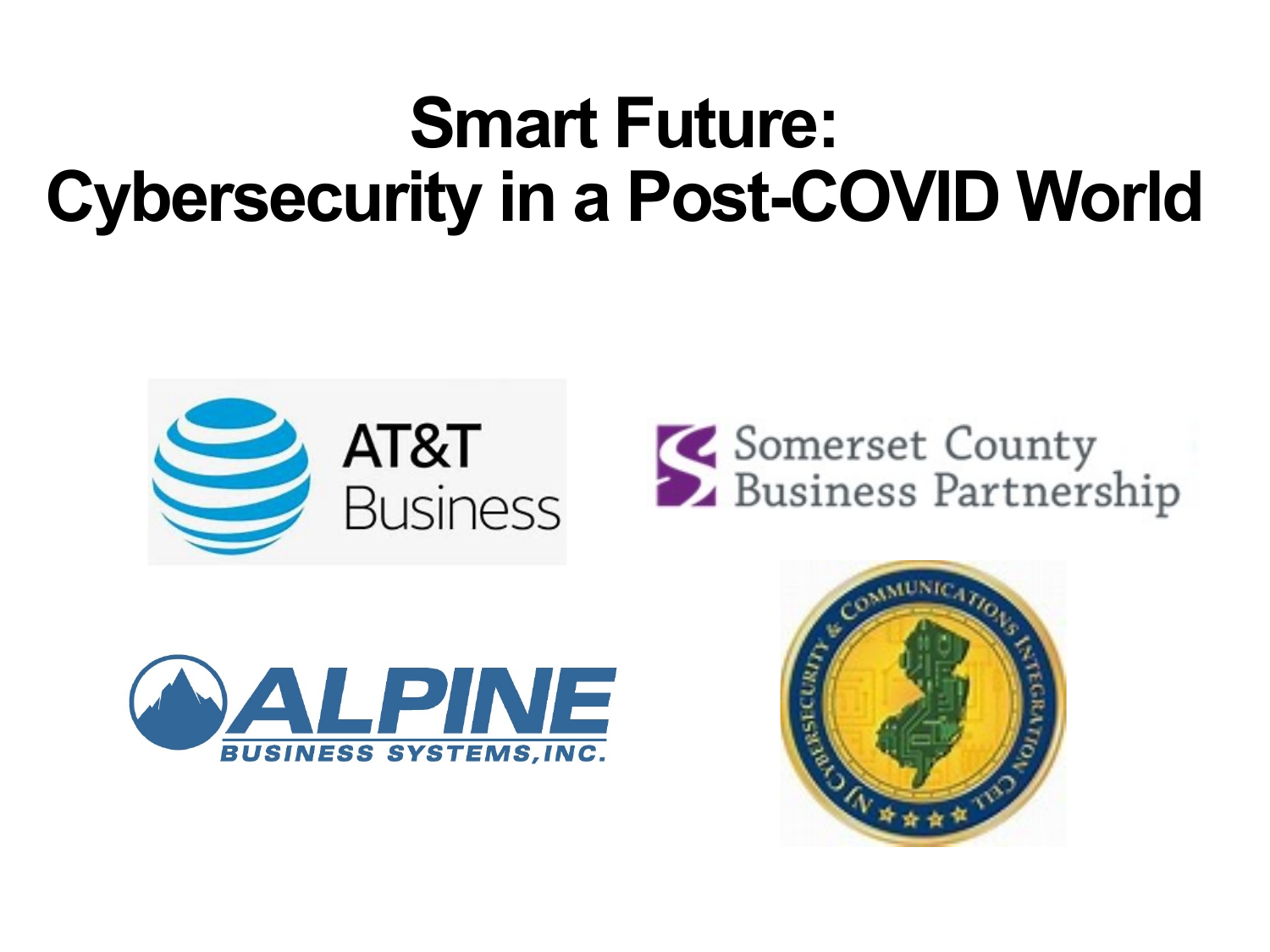# Thank you!

### **Your time is valuable**

### **Security Awareness Training is essential**

### **Must be ongoing**

## **Cyber Security is** *not* **"Set it and forget it"**

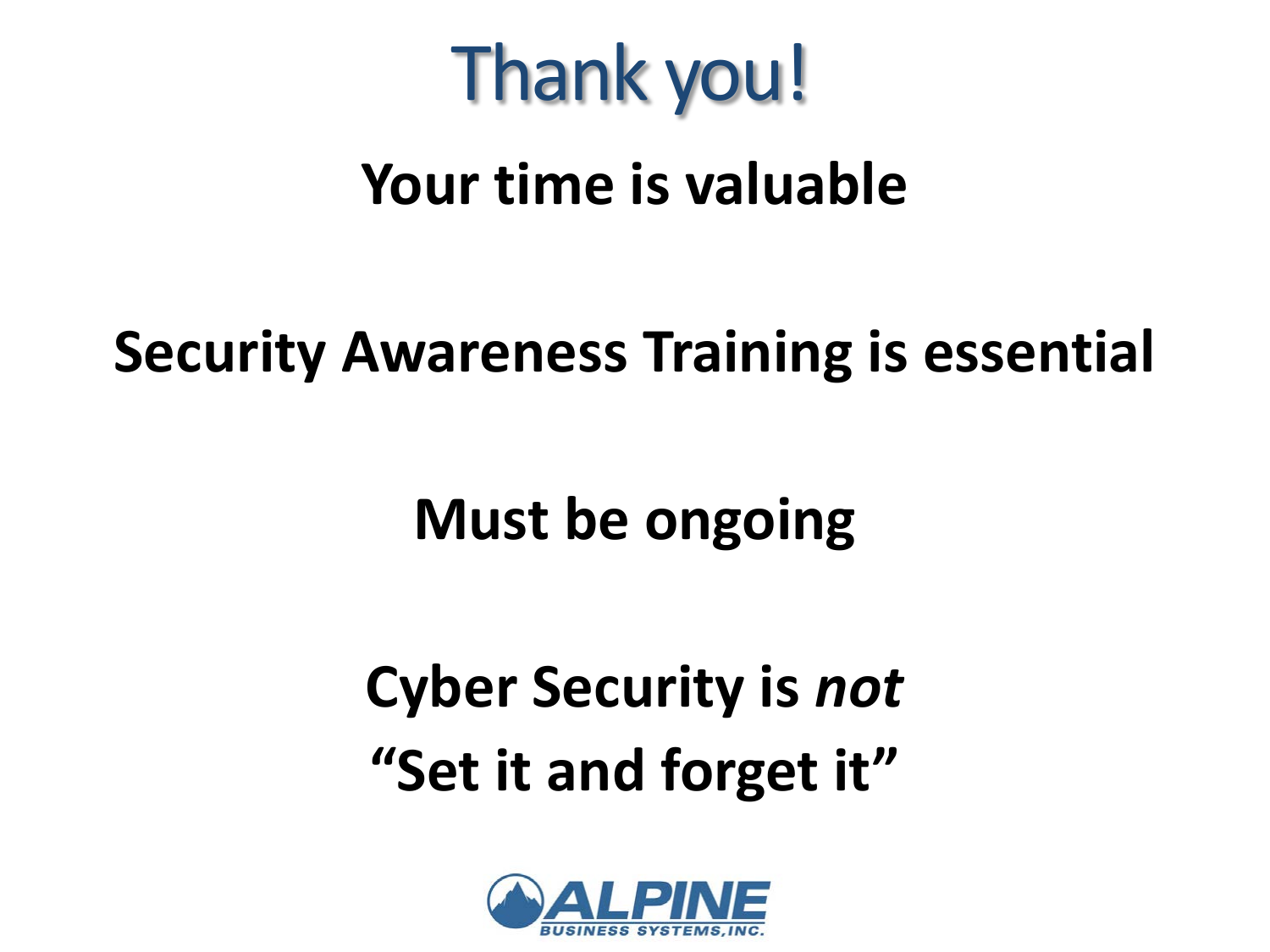# Our goal today is for you to know:

- **The magnitude of the problem**
- **How the pandemic has increased the "Attack surface"**
- **The latest threats**
- **Who are the targets**
- **Who are the perpetrators**
- **Why they do it**

## *AND MOST IMPORTANTLY:* **How to Protect Yourself and Minimize your Risk**

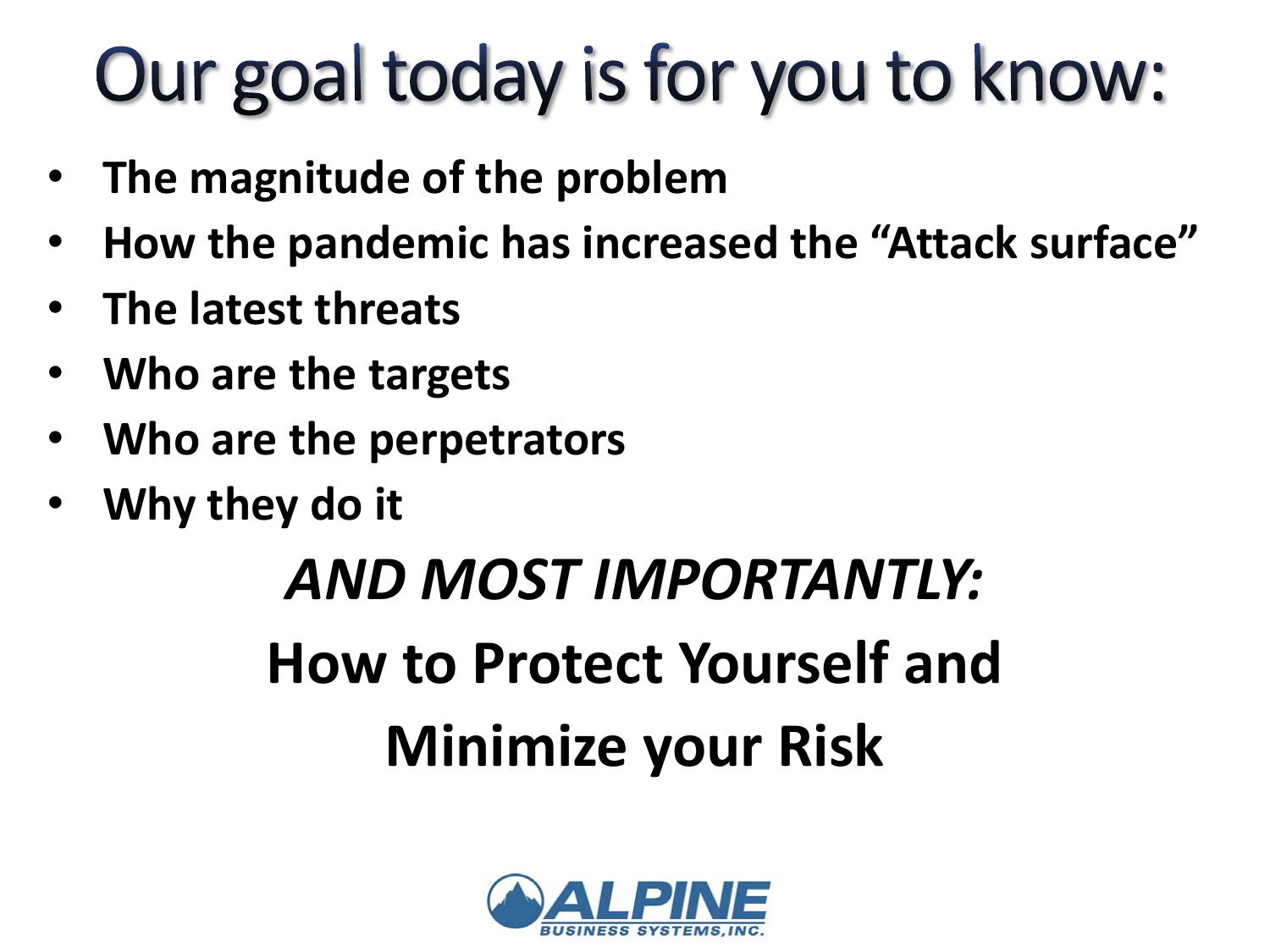### **Our Panelists**



### **Bindu Sundaresan, CISSP, CEH, CISM** Director, AT&T Cybersecurity

#### **BACKGROUND**

- 20 Years Experience in Information Security
- Bachelors in Electrical Engineering, Master of Science, Information Networking and Telecommunication
- Certified Information Systems Security Professional (CISSP), ISC2, Certified Information Security Manager, CDPSE ( Certified Data Privacy Solution Engineer)
- Certified Ethical Hacker(CEH)

#### **CURRENT RESPONSIBILITIES**

- Strategic and tactical cybersecurity consulting services to customers
- Specializes in collaborating with clients on cybersecurity, technology transformation, cyber-risk, compliance, and data governance initiatives.
- Leads a team of security professionals
- Counsels customers on how best to optimize their business benefits and drive organizational improvements by sustaining security protocols, managing compliance, and mitigating risk.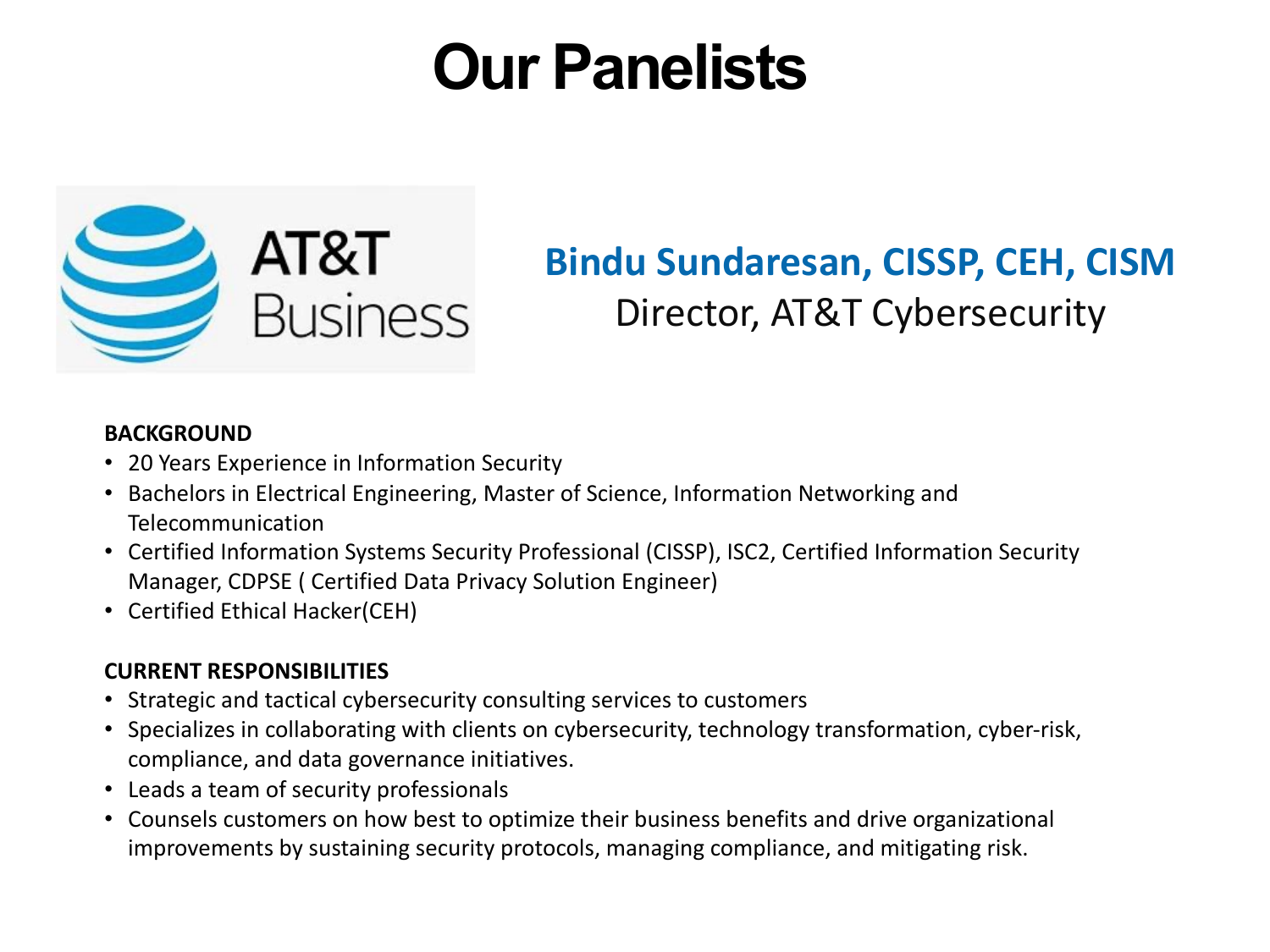

### **Invented TCP/IP**

### **Invented the transistor**

**World leader in Technical Innovation**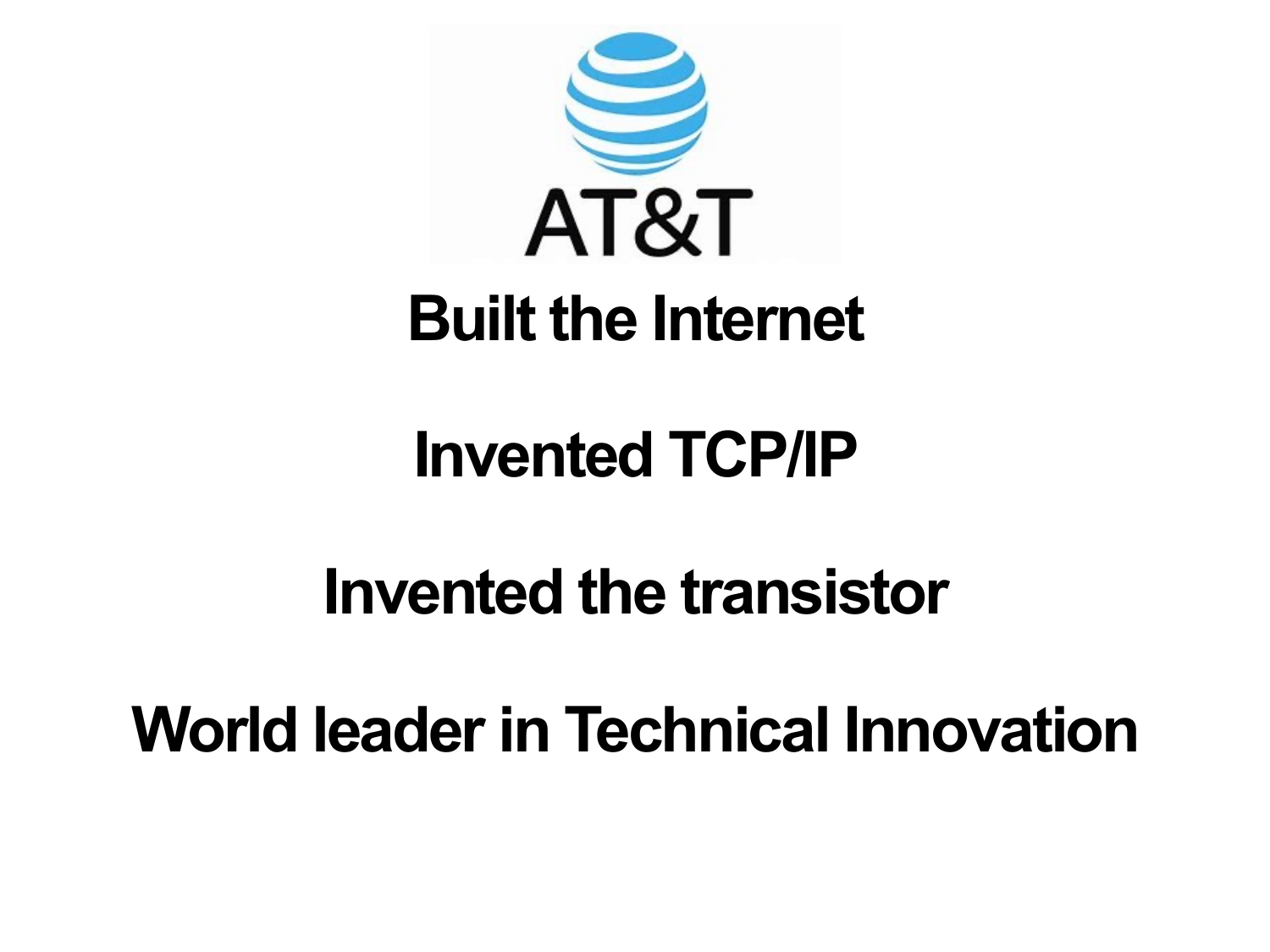





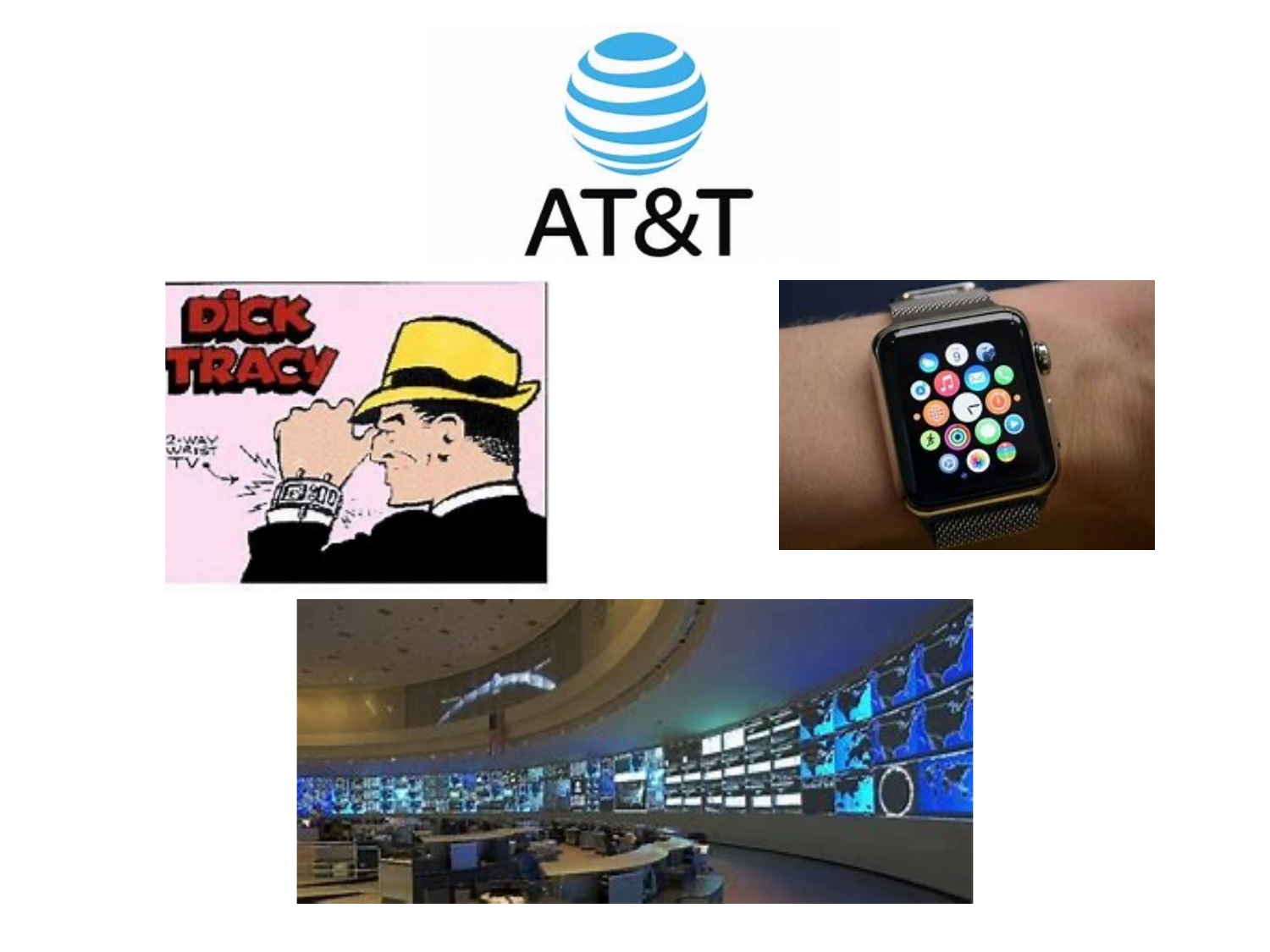### **Our Panelists**



### **Krista Valenzuela** | Senior Cyber Threat Intelligence Analyst NJCCIC

- Several years at the US Department of Defense on their information assurance mission
- NJCCIC for over five years
- Team lead for the Cyber Threat Intelligence and Analysis bureau
- She is an Analyst serving public and private sector organizations, and private citizens.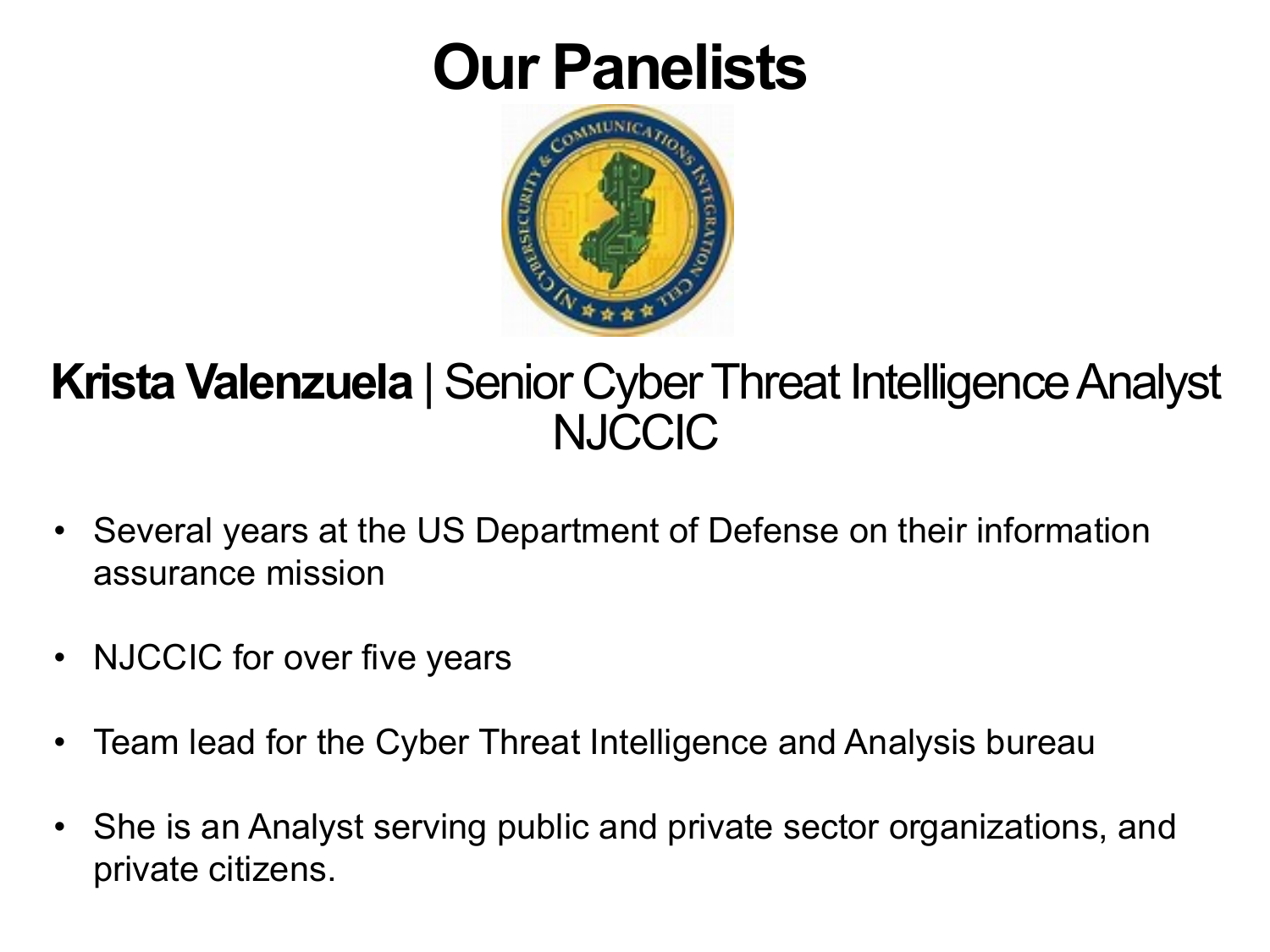

NJCCIC

- First American state-level information sharing and analysis organization in the United States
- Composed of staff from:
	- NJOHSP
	- NJ Office of Information Technology
	- NJ State Police
- Exchanges cyber threat intelligence
- Conducts incident response for NJ governments, businesses, and citizens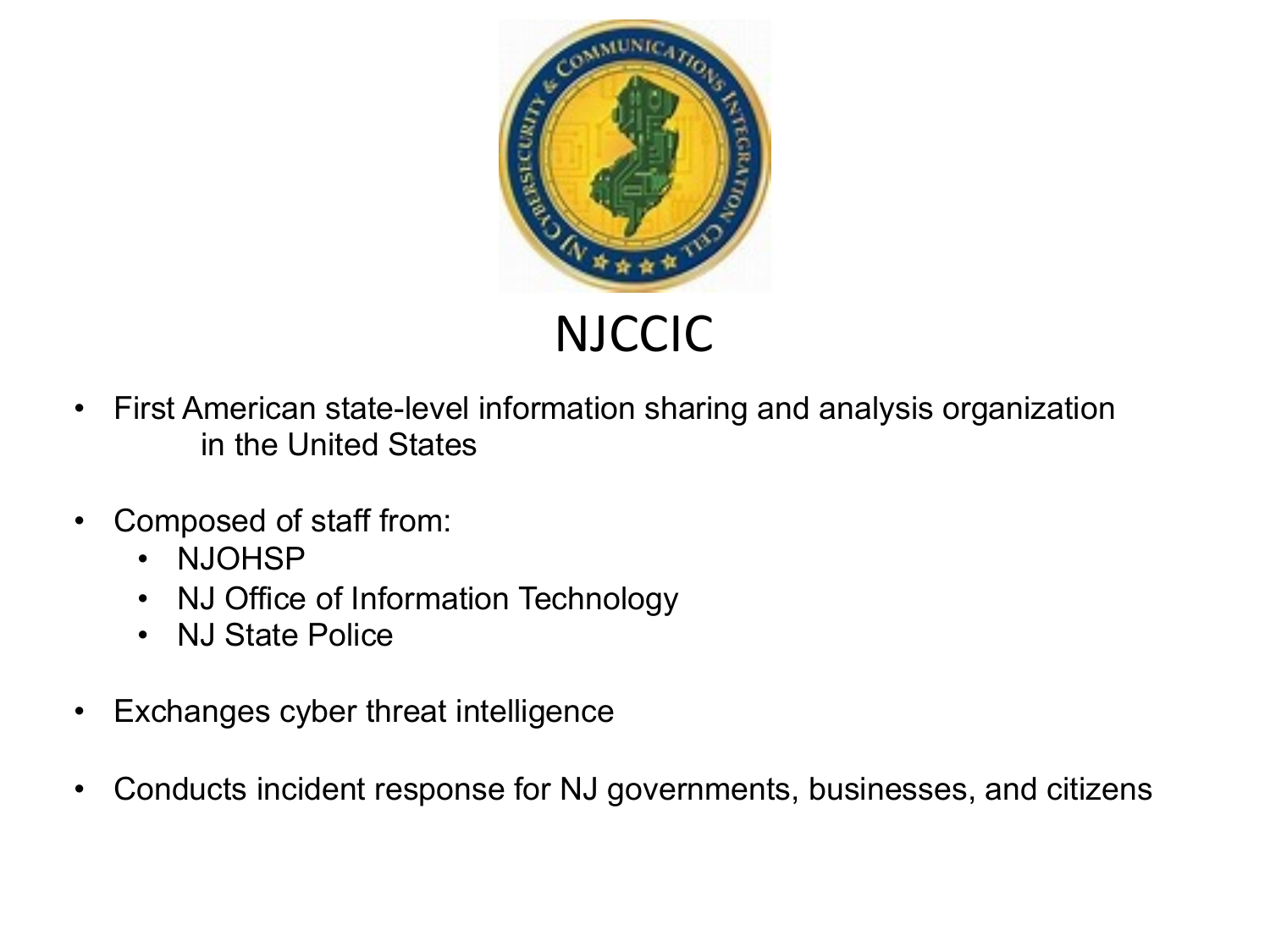



### Bill Blum President and Founder

### Our mission for 34 years

### IMPROVE

Operational Excellence

Cyber Security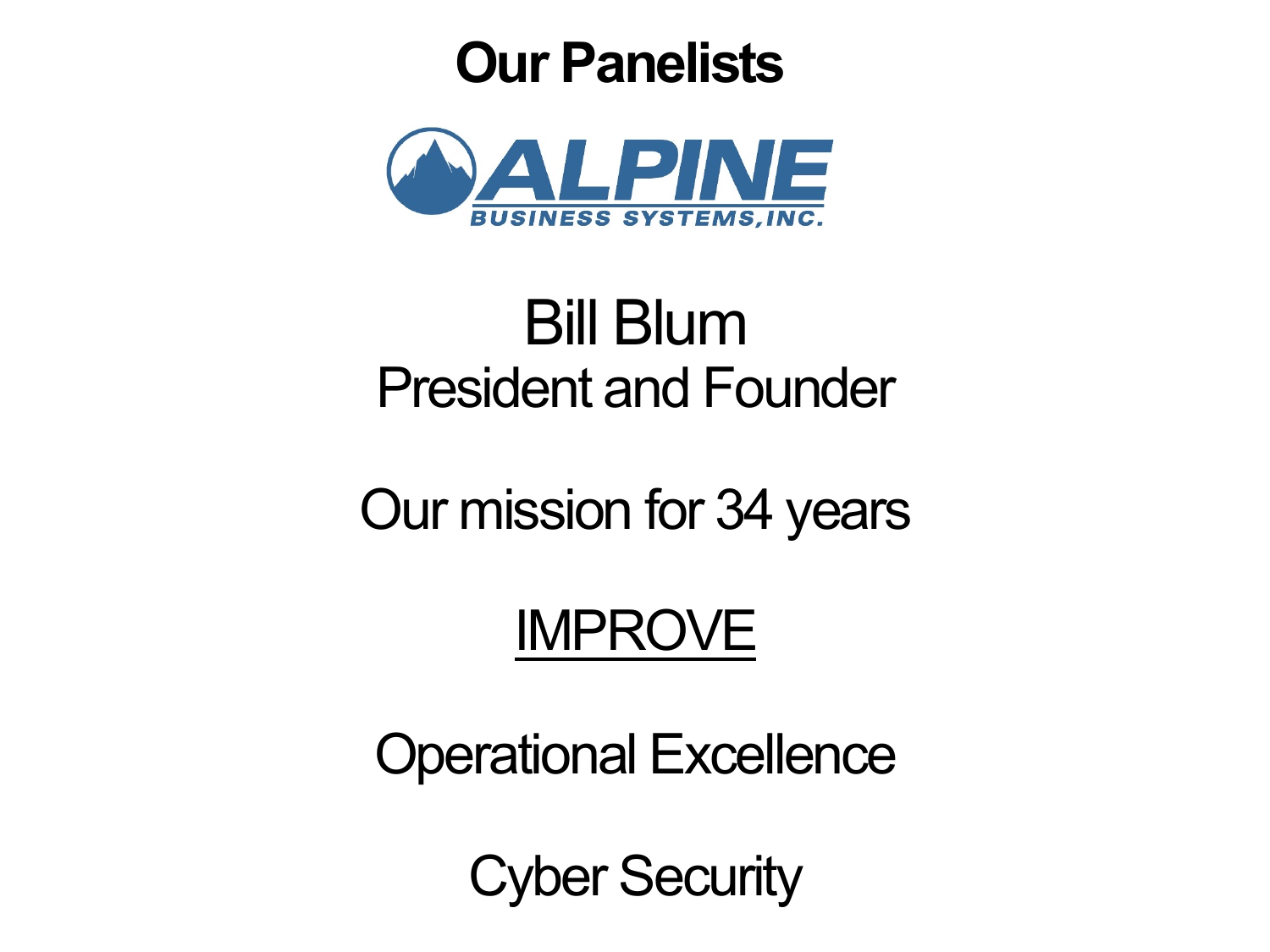### **Bindu Sundaresan, CISSP, CEH, CISM** Director, AT&T Cybersecurity